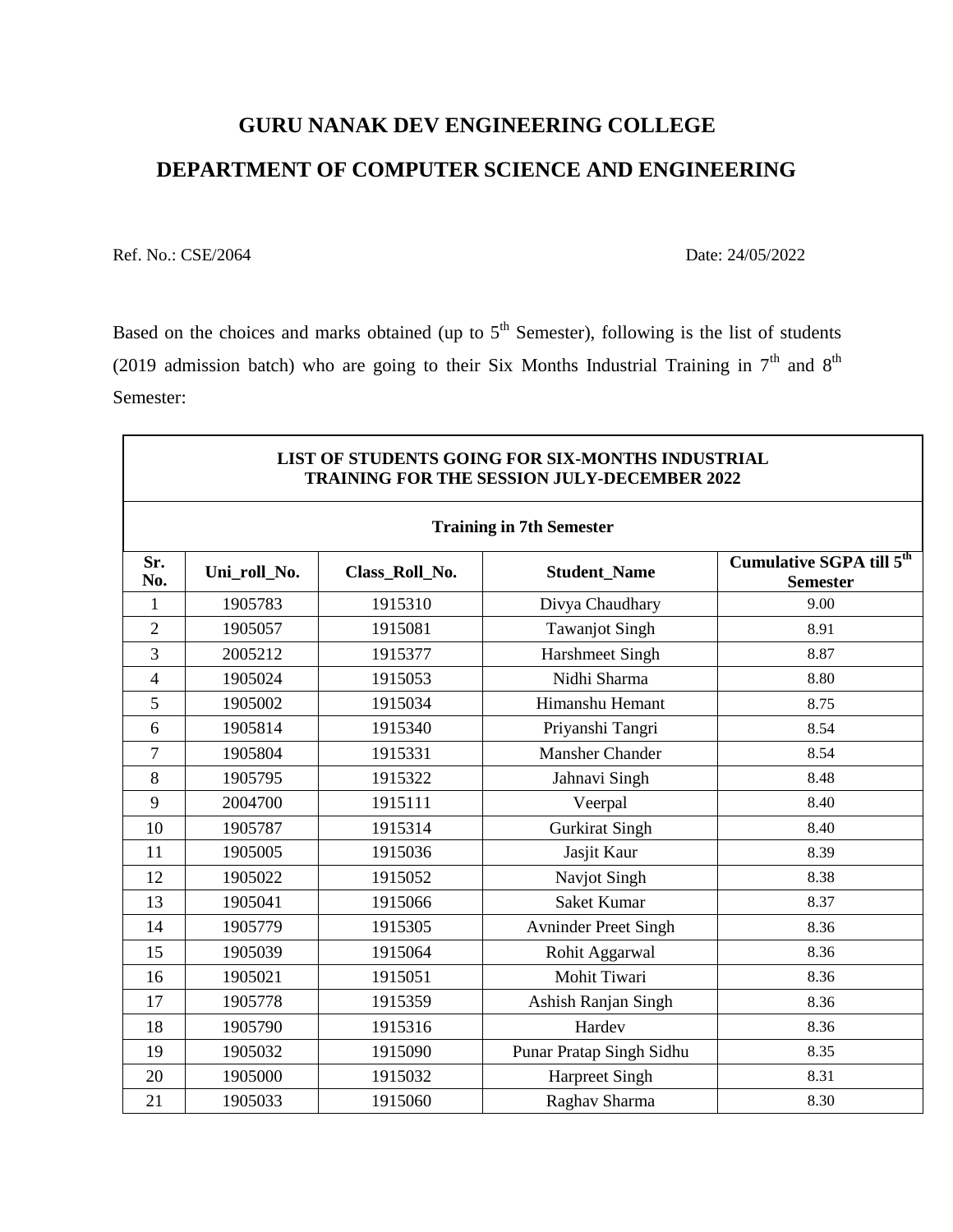| 22 | 1904979 | 1915009 | Anshik Thakur         | 8.30 |
|----|---------|---------|-----------------------|------|
| 23 | 1905798 | 1915325 | Khushboo Kumari       | 8.30 |
| 24 | 1905813 | 1915339 | Pritam Kumar          | 8.30 |
| 25 | 1904974 | 1915004 | Abhishek Kumar Sinha  | 8.28 |
| 26 | 1905003 | 1915035 | Himanshu Rattu        | 8.27 |
| 27 | 1905784 | 1915311 | Gagan Deep Singh      | 8.26 |
| 28 | 1905014 | 1915045 | Komalpreet Kaur       | 8.25 |
| 29 | 1904988 | 1915020 | <b>Ekamjot Singh</b>  | 8.25 |
| 30 | 1905052 | 1915076 | Simran Singh          | 8.25 |
| 31 | 2005209 | 1915372 | Ajay Bharti           | 8.24 |
| 32 | 1904973 | 1915096 | Abhishek Kumar        | 8.23 |
| 33 | 1905815 | 1915341 | Priyanshu Dhall       | 8.23 |
| 34 | 1905035 | 1915061 | Rahul Kumar           | 8.19 |
| 35 | 1905004 | 1915097 | Indrajeet Sinha       | 8.18 |
| 36 | 1905789 | 1915370 | Harcharan Singh       | 8.14 |
| 37 | 1905017 | 1915099 | Manann Arora          | 8.13 |
| 38 | 1905030 | 1915100 | Pradyumn Sharma       | 8.09 |
| 39 | 1905777 | 1915303 | Arshdeep Swarn        | 8.09 |
| 40 | 1905818 | 1915346 | Rishab Mehndiratta    | 8.08 |
| 41 | 1905038 | 1915063 | Rohit                 | 8.08 |
| 42 | 1904986 | 1915018 | Chirag Sabharwal      | 8.07 |
| 43 | 1905774 | 1915368 | Akshat Gupta          | 8.06 |
| 44 | 1905802 | 1915329 | Mandeep Singh         | 8.05 |
| 45 | 1905817 | 1915344 | Rahul Kumar           | 8.03 |
| 46 | 1905794 | 1915320 | Iqbal Singh           | 8.01 |
| 47 | 1904975 | 1915005 | Abhishek Tiwari       | 8.00 |
| 48 | 2005211 | 1915376 | <b>Gurpreet Singh</b> | 8.00 |
| 49 | 1905027 | 1915056 | Paramveer Singh       | 8.00 |
| 50 | 1905823 | 1915351 | Simranjeet Singh      | 7.99 |
| 51 | 1905825 | 1915352 | Sourabh Chouhan       | 7.98 |
| 52 | 1905786 | 1915313 | Geetika Aggarwal      | 7.98 |
| 53 | 1905816 | 1915345 | Rahul Garg            | 7.96 |
| 54 | 1905031 | 1915059 | Pranvir Singh         | 7.94 |
| 55 | 1905808 | 1915334 | Navdeep Sapra         | 7.92 |
| 56 | 1905832 | 1915363 | Vishal Kumar Vishwas  | 7.89 |
| 57 | 1905781 | 1915307 | Devansh Kumar         | 7.87 |
| 58 | 1905029 | 1915058 | Prabhjot Singh        | 7.86 |
| 59 | 1905037 | 1915062 | <b>Ranvir Singh</b>   | 7.86 |
| 60 | 1905780 | 1915306 | Darshpreet Singh      | 7.79 |
| 61 | 1904993 | 1915025 | <b>Gurjot Singh</b>   | 7.79 |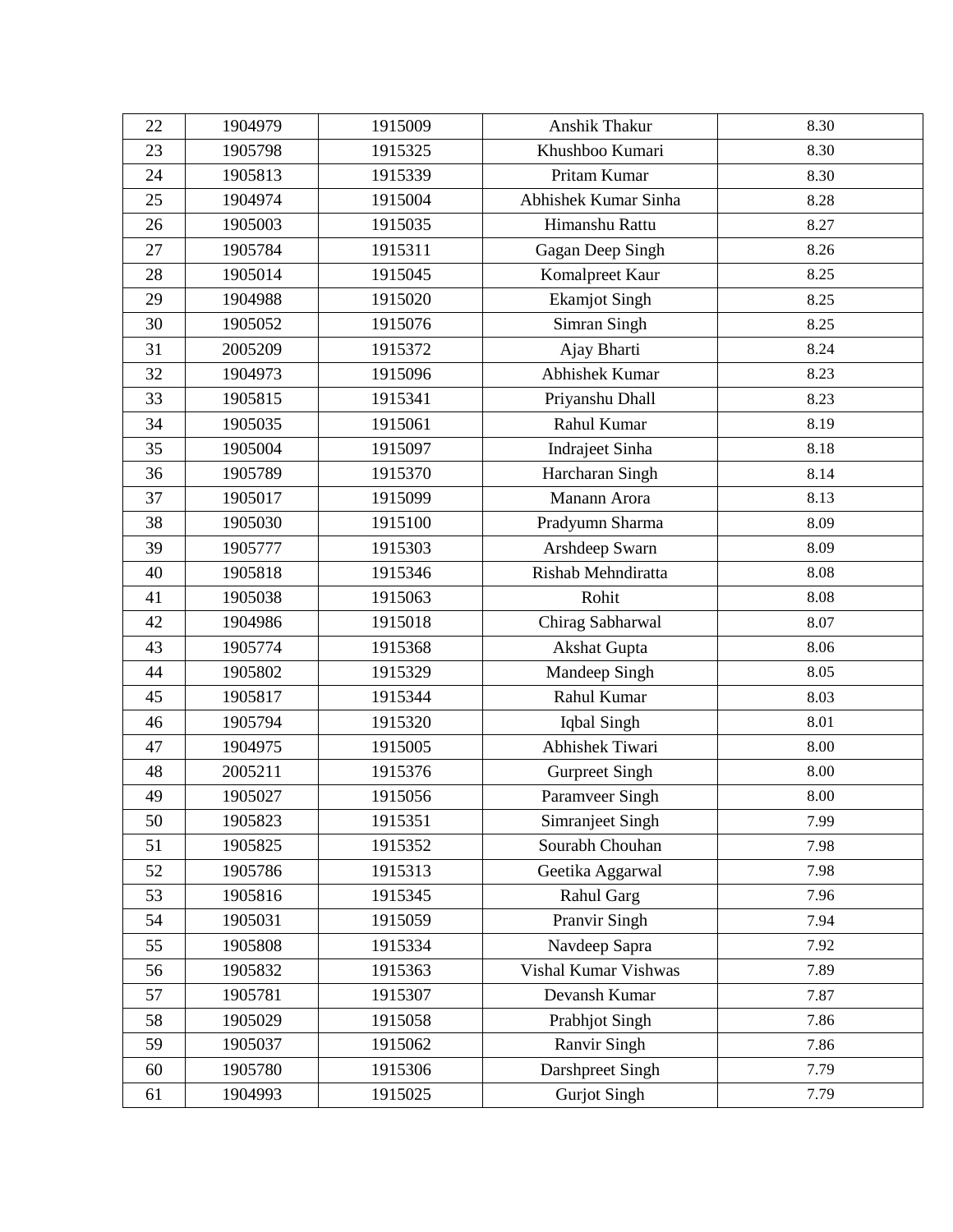| 62 | 1905782 | 1915308 | Digvijay Kumar        | 7.77                             |
|----|---------|---------|-----------------------|----------------------------------|
| 63 | 1905800 | 1915327 | Komalpreet Singh      | 7.74                             |
| 64 | 1905820 | 1915348 | Sahilpreet Singh      | 7.65                             |
| 65 | 1905775 | 1915301 | Aman Verma            | 7.63                             |
| 66 | 1905831 | 1915356 | Tanveer Singh         | 7.61                             |
| 67 | 1905833 | 1915365 | Vishwanathan Anand    | 7.61                             |
| 68 | 1905016 | 1915047 | Lovepreet Singh       | 7.53                             |
| 69 | 1905056 | 1915080 | Sumanpreet Kaur       | 7.48                             |
| 70 | 1905819 | 1915347 | Rohit Kumar           | 7.47                             |
| 71 | 1905809 | 1915335 | Neeraj Gupta          | 7.43                             |
| 72 | 1905054 | 1915078 | Sonu                  | 7.42                             |
| 73 | 1905830 | 1915355 | Sushil Kumar          | 7.40                             |
| 74 | 1905829 | 1915362 | Suraj Prakash         | 7.31                             |
| 75 | 1905063 | 1915094 | Vivek Kumar           | 7.26                             |
| 76 | 2005214 | 1915374 | <b>Rudransh Singh</b> | 7.15                             |
| 77 | 1904981 | 1915013 | Ashutosh Dhingra      | Reappear in previous<br>semester |
| 78 | 1905773 | 1915364 | Abhishek Kumar        | Reappear in previous<br>semester |
| 79 | 1904972 | 1915003 | Abhinav Saini         | Reappear in previous<br>semester |
| 80 | 1819939 | 1915115 | Samiksah Keshav       | Reappear in previous<br>semester |
| 81 | 1905043 | 1915069 | Sanamdeep Singh       | Reappear in previous<br>semester |
| 82 | 1905828 | 1915367 | Sumit Kumar           | Reappear in previous<br>semester |
| 83 | 1905821 | 1915349 | Saksham Sharma        | Reappear in previous<br>semester |
| 84 | 2005213 | 1915373 | Jashandeep Singh      | Reappear in previous<br>semester |
| 85 | 1905834 | 1915357 | Yashraj Singh Kalra   | Reappear in previous<br>semester |
| 86 | 1904971 | 1915002 | Aalam Pratap Bedi     | Reappear in previous<br>semester |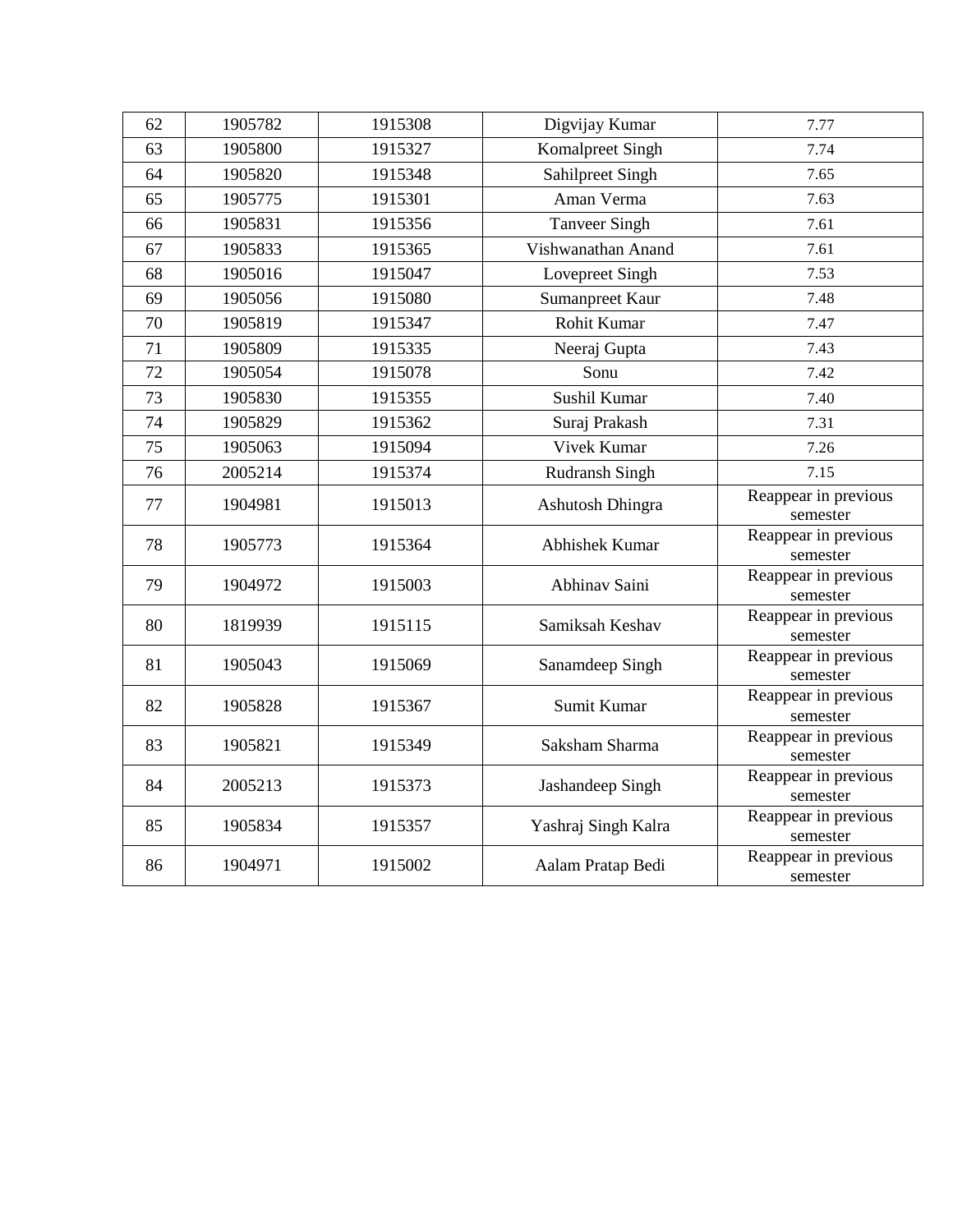## **LIST OF STUDENTS GOING FOR SIX-MONTHS INDUSTRIAL TRAINING FOR THE SESSION JANUARY-MAY 2023**

## **Training in 8th Semester**

| Sr.<br>No.      | Uni_Roll_No. | Class_Roll_No. | <b>Student_Name</b>     | <b>Cumulative SGPA till</b><br>$5^{\rm th}$ Semester |
|-----------------|--------------|----------------|-------------------------|------------------------------------------------------|
| $\mathbf{1}$    | 1904995      | 1915027        | Gurleen Kaur            | 9.65                                                 |
| $\overline{2}$  | 1905064      | 1915086        | Vrishti Gupta           | 9.58                                                 |
| $\overline{3}$  | 1905379      | 1915103        | Priyanka Jhamb          | 9.56                                                 |
| $\overline{4}$  | 1905103      | 1915102        | Harmehak Singh Khangura | 9.55                                                 |
| $\overline{5}$  | 2004695      | 1915107        | Ishpreet Singh          | 9.51                                                 |
| $\overline{6}$  | 1905023      | 1915101        | Navnit Kumar            | 9.51                                                 |
| $\overline{7}$  | 2004697      | 1915109        | Kajal Chugh             | 9.38                                                 |
| $\overline{8}$  | 2004691      | 1915105        | <b>Amanjot Singh</b>    | 9.38                                                 |
| 9               | 1905020      | 1915050        | <b>Manureet Kaur</b>    | 9.37                                                 |
| 10              | 1905001      | 1915033        | Harshil Arora           | 9.36                                                 |
| 11              | 1904994      | 1915026        | Gurleen Kaur            | 9.35                                                 |
| 12              | 1905806      | 1915333        | Muskan Dhiman           | 9.29                                                 |
| 13              | 1905835      | 1915366        | Yogita Sharma           | 9.27                                                 |
| 14              | 1905242      | 1915371        | Nishu Bansal            | 9.26                                                 |
| 15              | 1905060      | 1915084        | Varanpreet Kaur         | 9.23                                                 |
| $\overline{16}$ | 1905045      | 1915095        | Saurabh Kumar           | 9.18                                                 |
| 17              | 1905007      | 1915038        | Jasleen Kaur            | 9.17                                                 |
| $\overline{18}$ | 1905826      | 1915353        | <b>Sukhpreet Singh</b>  | 9.16                                                 |
| 19              | 1905048      | 1915073        | Shambhavi Girdhar       | 9.15                                                 |
| $\overline{20}$ | 1905058      | 1915082        | <b>Tushar Garg</b>      | 9.14                                                 |
| 21              | 1905006      | 1915037        | <b>Jaskamal Singh</b>   | 9.14                                                 |
| 22              | 1905059      | 1915083        | Vaibhav Shukla          | 9.10                                                 |
| $\overline{23}$ | 1905047      | 1915072        | Sehajpreet Kaur         | 9.09                                                 |
| 24              | 2004698      | 1915114        | Paras Kalyan            | 9.08                                                 |
| $\overline{25}$ | 1905008      | 1915039        | Jasmine K Gill          | 9.07                                                 |
| $\overline{26}$ | 1904989      | 1915021        | <b>Evneet Kour</b>      | 9.06                                                 |
| $\overline{27}$ | 1904984      | 1915016        | <b>Blossom</b>          | 9.06                                                 |
| 28              | 1904982      | 1915014        | Ashwin Mohan            | 9.04                                                 |
| $\overline{29}$ | 1905788      | 1915315        | Gurleen Kaur Birdi      | 9.03                                                 |
| 30              | 2004699      | 1915110        | Prachi Priya            | 9.03                                                 |
| $\overline{31}$ | 1905799      | 1915326        | Komal Kumari            | 9.00                                                 |
| 32              | 1905026      | 1915055        | Nitin Goyal             | 8.99                                                 |
| 33              | 2004692      | 1915106        | Arshdeep Singh          | 8.98                                                 |
| 34              | 2004693      | 1915112        | Arshdeep Singh          | 8.97                                                 |
| 35              | 1904996      | 1915028        | Gursimran Singh         | 8.94                                                 |
| 36              | 2004694      | 1915113        | <b>Harpreet Singh</b>   | 8.93                                                 |
| $\overline{37}$ | 1905062      | 1915085        | Vishal Dutta            | 8.92                                                 |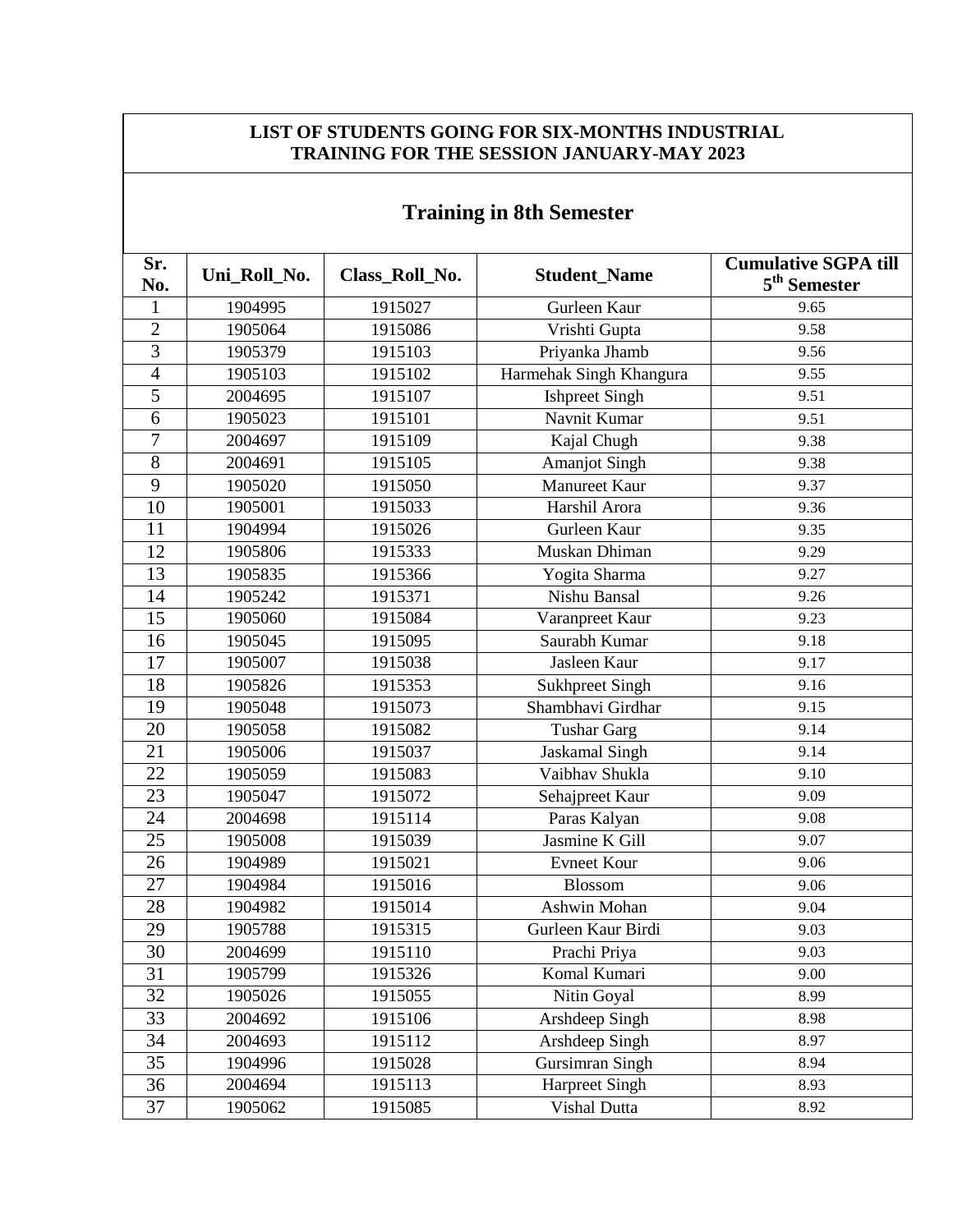| 38              | 1905013 | 1915044 | Kishlay Kumar           | 8.91 |
|-----------------|---------|---------|-------------------------|------|
| 39              | 1905019 | 1915049 | Manrose Kaur Pahwa      | 8.91 |
| 40              | 1905053 | 1915077 | Sonika Sharma           | 8.90 |
| $\overline{41}$ | 1904998 | 1915030 | Harkeerat Kaur          | 8.89 |
| 42              | 1905061 | 1915093 | Vimlesh Kumar           | 8.87 |
| $\overline{43}$ | 1904990 | 1915022 | <b>Gurashish Singh</b>  | 8.86 |
| 44              | 1905011 | 1915042 | Kanav Dua               | 8.84 |
| $\overline{45}$ | 1905034 | 1915091 | Raghbendra Pratap Singh | 8.83 |
| 46              | 1904999 | 1915031 | <b>Harkirat Singh</b>   | 8.82 |
| 47              | 1905012 | 1915043 | Khushanpreet Singh      | 8.82 |
| $\overline{48}$ | 1905028 | 1915057 | Parkirat Singh          | 8.81 |
| 49              | 1905822 | 1915350 | Shriya Rani             | 8.81 |
| $\overline{50}$ | 1905009 | 1915040 | <b>Jaswant Singh</b>    | 8.80 |
| 51              | 1905044 | 1915070 | Sanchi                  | 8.78 |
| 52              | 1905065 | 1915087 | Yuvraj Khanna           | 8.78 |
| 53              | 1905049 | 1915092 | Shantanu Kumar          | 8.78 |
| 54              | 1905792 | 1915318 | Hemangi Jain            | 8.76 |
| $\overline{55}$ | 1905018 | 1915048 | Manjot Singh Sran       | 8.75 |
| 56              | 1905803 | 1915330 | Manraj Singh Sidhu      | 8.75 |
| 57              | 1905036 | 1915098 | Rahul Kumar             | 8.74 |
| 58              | 1905824 | 1915361 | Solly Keshari           | 8.72 |
| $\overline{59}$ | 1904976 | 1915006 | Aman Malhotra           | 8.71 |
| $\overline{60}$ | 1904978 | 1915008 | Anjandeep Kaur          | 8.71 |
| 61              | 1904980 | 1915010 | <b>Anurag Pandey</b>    | 8.70 |
| 62              | 1905791 | 1915317 | Harnoor Kaur            | 8.70 |
| $\overline{63}$ | 1905051 | 1915075 | Shruti Pathania         | 8.68 |
| 64              | 1904983 | 1915015 | <b>Bhavneet Singh</b>   | 8.67 |
| $\overline{65}$ | 1905812 | 1915338 | Payal                   | 8.64 |
| 66              | 2005210 | 1915375 | Divyanshu Aggarwal      | 8.64 |
| 67              | 1905050 | 1915074 | Shivam Dhand            | 8.64 |
| 68              | 1905827 | 1915354 | <b>Sukhveer Singh</b>   | 8.62 |
| $\overline{69}$ | 1904985 | 1915017 | Chetan Gupta            | 8.61 |
| 70              | 1905042 | 1915068 | <b>Samastul Singh</b>   | 8.60 |
| 71              | 1905785 | 1915312 | Gautam Jain             | 8.58 |
| $\overline{72}$ | 1905810 | 1915336 | Nimrat Kaur             | 8.56 |
| 73              | 1905807 | 1915369 | Naman Marria            | 8.56 |
| 74              | 1905025 | 1915054 | Nishant Kumar           | 8.52 |
| 75              | 1904970 | 1915001 | Aaina Lohia             | 8.50 |
| $\overline{76}$ | 1904992 | 1915024 | Gurinder Singh          | 8.50 |
| 77              | 1905046 | 1915071 | Sehajbir Singh          | 8.49 |
| 78              | 1905040 | 1915065 | Sahil Butola            | 8.49 |
| 79              | 1905793 | 1915319 | Hirdya Sharma           | 8.48 |
| 80              | 1905811 | 1915360 | Nishant Raj             | 8.48 |
| 81              | 1905010 | 1915041 | Jatin Aggarwal          | 8.47 |
| 82              | 1904987 | 1915019 | Dawinder Singh          | 8.46 |